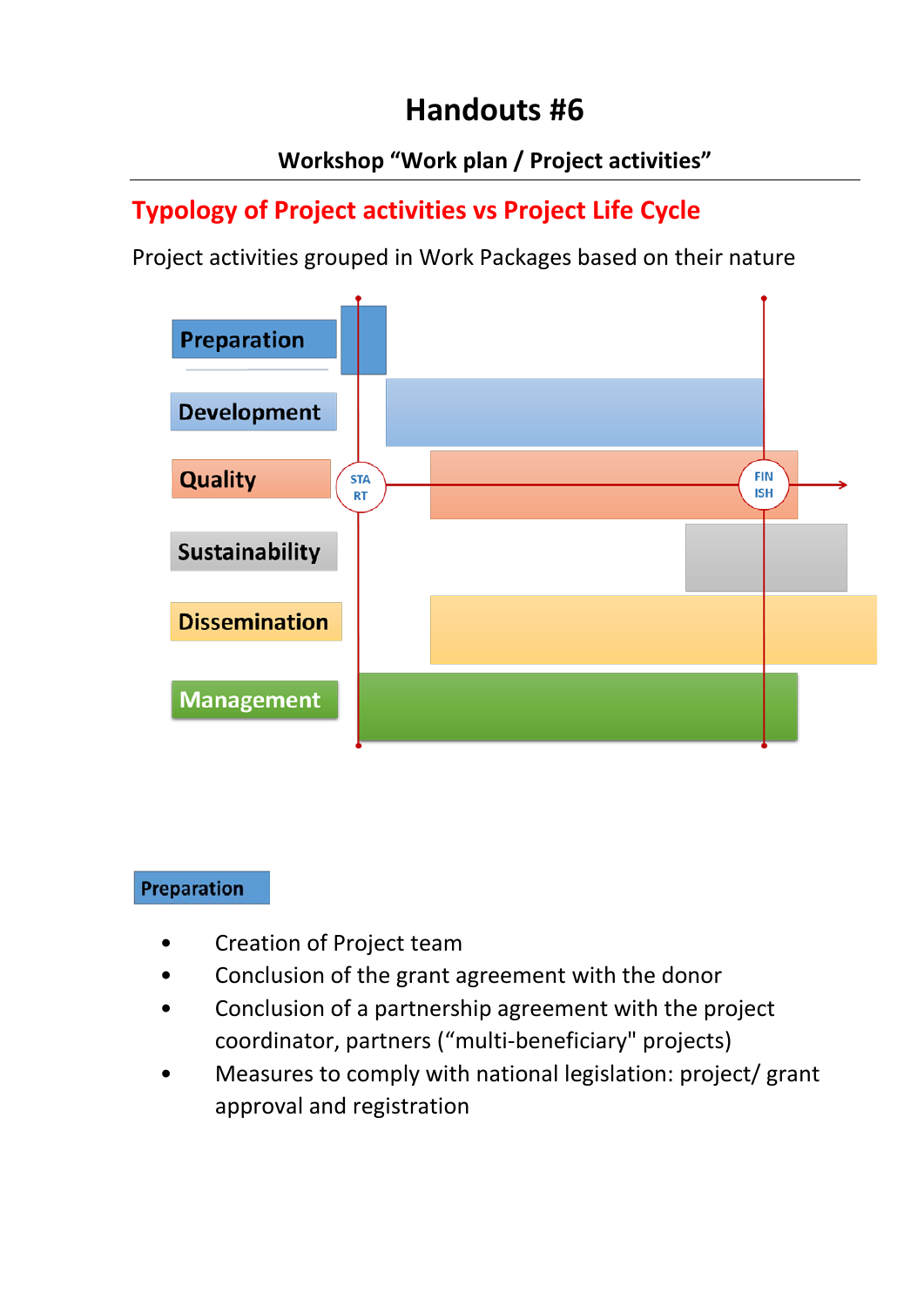#### **Development**

- Data collection & analysis (desk research vs site visit, questioning, interview, study visits abroad, foreign experts / consultants site-visits, study of business processes, etc.)
- Writing reports, strategies, implementation plans, etc.
- Development of educational programs, teaching materials, etutorials, guides & manuals, etc.
- Development of regulatory documents (regulations, procedures, instructions, etc.)
- Creation / development of infrastructure
- Public discussions, seminars, workshops
- Testing & piloting products & services created
- Implementation & operationalization of achieved results

#### **Quality**

- Development of a quality assessment strategy
- Evaluation of the quality of the results
- Data analysis and compilation, report preparation
- Elaboration of suggestions for improvement

#### **Dissemination**

- Visualization strategy/project Brand book
- Social Networks
- Web-site
- Mass Media campaigns
- PR campaigns
- Development of printed information and advertising materials
- Screens, banners, posters